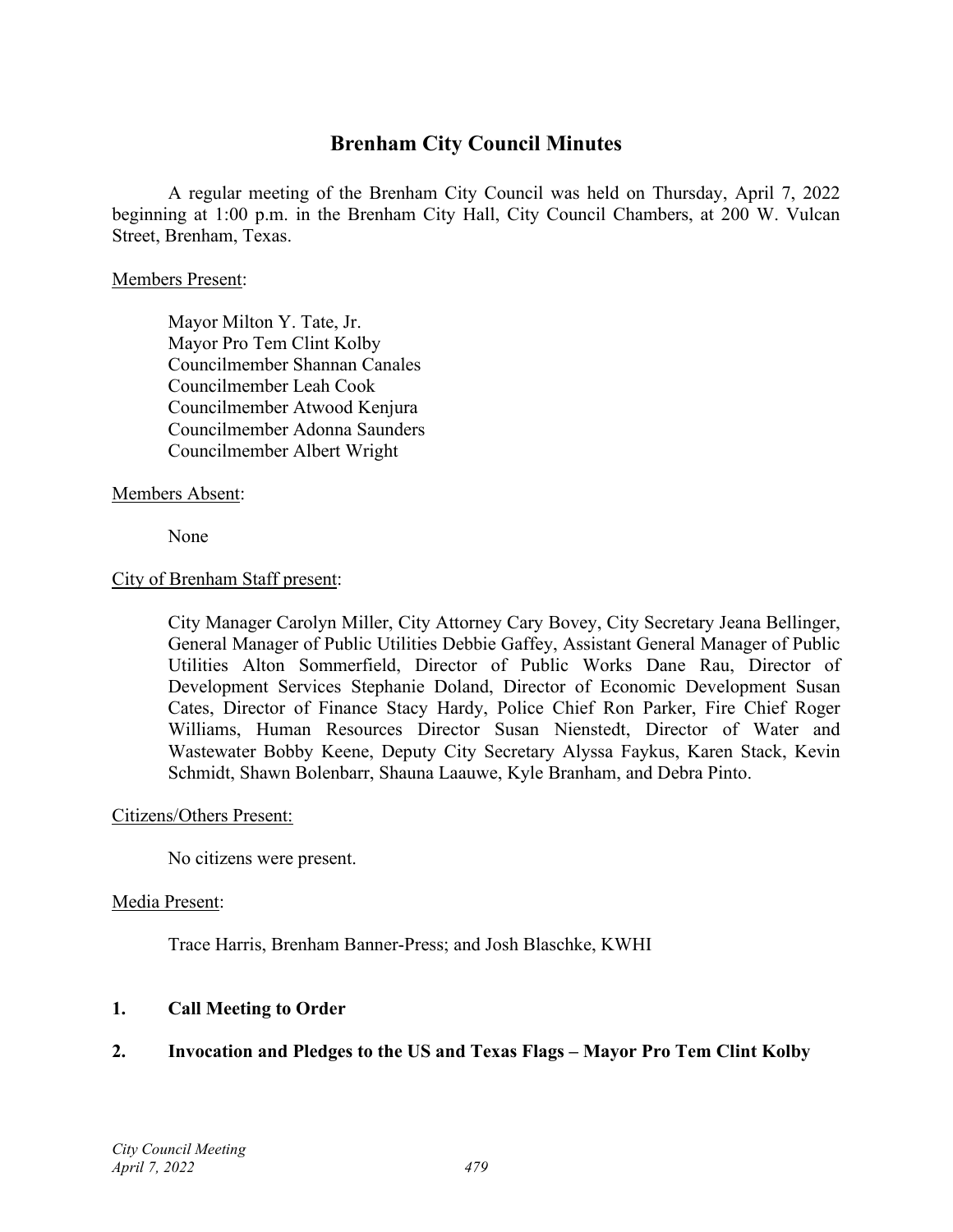- **3. Proclamations**
	- **Safe Digging Month**
- **4. Service Recognitions**
	- **Andrew Jozwiak, Fire Department – 15 Years**
- **5. Citizens Comments**

#### **CONSENT AGENDA**

- **6. Statutory Consent Agenda**
	- **6-a. Approve the Minutes from the March 17, 2022 Regular City Council Meeting, the March 22, 2022 Emergency City Council Meeting, and the March 29, 2022 Special City Council Meeting**
	- **6-b. Approve Ordinance No. O-22-006 on Its Second Reading Amending the FY 2021-22 Adopted Budget**
	- **6-c. Approve Resolution No. R-22-017 Repealing Resolution No. R-20-038 Related to Procurement Procedures for Expenditures Related to Gas and Electric Utilities**
	- **6-d. Approve a Ratification of the Award of Bid No. 22-002 Related to Janitorial Services, to Kustom Klean Janitorial Services, in the Amount of \$1,169.88 and Authorize the Mayor to Execute Any Necessary Documentation**
	- **6-e. Approve the Ratification of a Purchase from Smith Pump Company in the Amount of \$53,293.22 Related to Emergency Pump Repairs at the Intake Structure at Lake Somerville and Authorize the Mayor to Execute Any Necessary Documentation**
	- **6-f. Award Bid No. 22-005 for Chlorine Dioxide to EVOQUA Water Technologies, Inc. Related to the Water Treatment Plant in the Amount of \$0.975 Per Pound and Authorize the Mayor to Execute Any Necessary Documentation**

Mayor Tate advised the City Council that Consent Agenda Item 6-f would be moved to the Regular Agenda for discussion and possible action.

A motion was made by Councilmember Kenjura and seconded by Councilmember Saunders to approve the Statutory Consent Agenda Items 6.a. thru 6.e. as presented.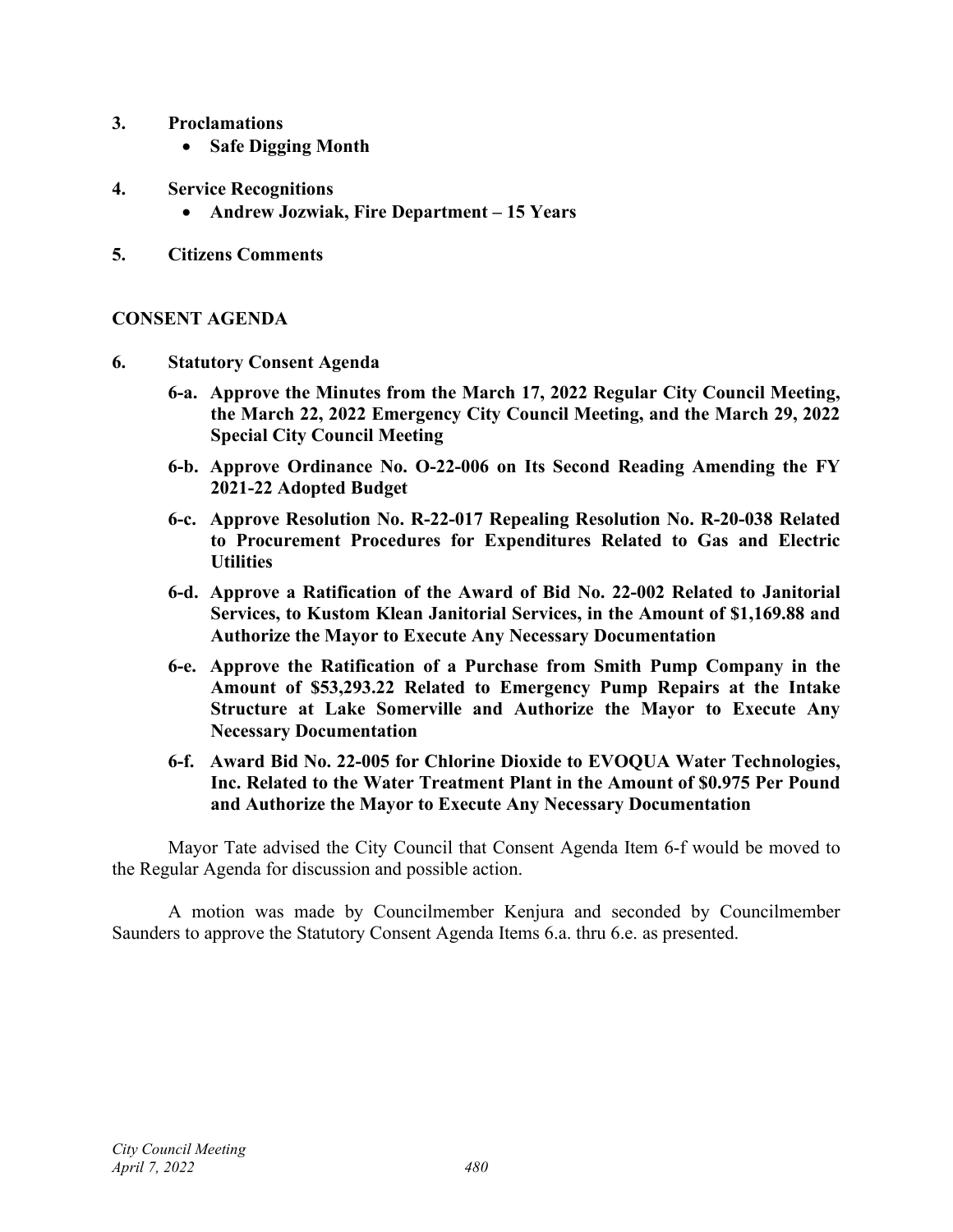Mayor Tate called for a vote. The motion passed with Council voting as follows:

| Mayor Milton Y. Tate, Jr.     | Yes        |
|-------------------------------|------------|
| Mayor Pro Tem Clint Kolby     | Yes        |
| Councilmember Shannan Canales | <b>Yes</b> |
| Councilmember Leah Cook       | <b>Yes</b> |
| Councilmember Atwood Kenjura  | Yes        |
| Councilmember Adonna Saunders | <b>Yes</b> |
| Councilmember Albert Wright   | <b>Yes</b> |

#### **PUBLIC HEARING AND ASSOCIATED ACTION ITEM**

**7. Public Hearing, Discussion, and Possible Action on an Ordinance on Its First Reading Amending Appendix A - 'Zoning' of the Code of Ordinances of the City of Brenham, Part I, Section 5.02, Definitions; Part II, Division 1, Section 14.03(3) Limitations on Home Occupations; and Part II, Division 1, Section 14.04, Specifically Prohibited as Home Occupations (Case No. P-22-012)**

City Planner Shauna Laauwe presented this item. Laauwe explained that in the fall of 2021, a resident requested additional electrical amperage for a single-family home to support a large computer system needed for their Digi coin trading hobby. Utility billing verified with Development Services that the proposed use was allowable in the given zoning district (R-1).

Laauwe stated that Development Services and Electric Department staff met with the property owner to discuss the additional electrical upgrades for the proposed use to allow 1200 amps of electrical service to the standard 200 amps. The use was approved, and the electrical meters were installed and passed an electrical inspection. Since installation, it has come to staff's attention that the electricity load for the residential property is excessive (similar to some commercial electric contracts).

Laauwe said after some research by staff, it appears that any new addition of cryptocurrency mining within the city could quickly overload the electrical infrastructure. Laauwe explained that Development Services is proposing a text amendment to the Zoning Ordinance to provide new definitions related to cryptocurrency mining, and language to Section 14 – Home Occupations, that would prohibit future requests from being allowed as a home occupation or hobby.

The public hearing was opened, and no comments were received.

A motion was made by Councilmember Canales and seconded by Mayor Pro Tem Kolby to approve an Ordinance on its first reading amending Appendix A - 'Zoning' of the Code of Ordinances of the City of Brenham, Part I, Section 5.02, Definitions; Part II, Division 1, Section 14.03(3) Limitations on Home Occupations; and Part II, Division 1, Section 14.04, Specifically Prohibited as Home Occupations (Case No. P-22-012).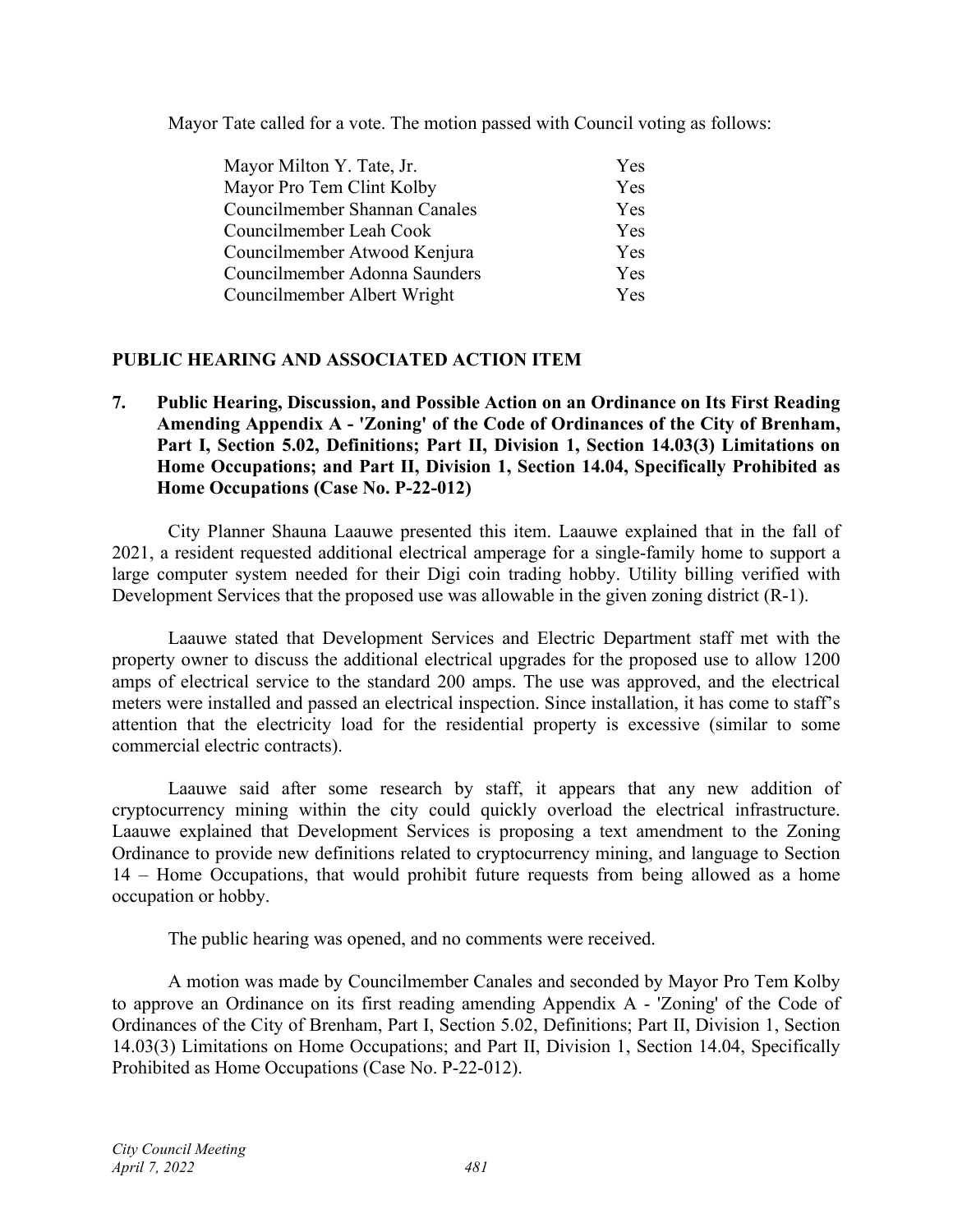Mayor Tate called for a vote. The motion passed with Council voting as follows:

| Mayor Milton Y. Tate, Jr.     | Yes        |
|-------------------------------|------------|
| Mayor Pro Tem Clint Kolby     | Yes        |
| Councilmember Shannan Canales | Yes        |
| Councilmember Leah Cook       | <b>Yes</b> |
| Councilmember Atwood Kenjura  | Yes        |
| Councilmember Adonna Saunders | Yes        |
| Councilmember Albert Wright   | Yes.       |

#### **WORK SESSION**

#### **8. Presentation and Discussion on the Upcoming Brenham Independent School District's Bond Election**

Brenham ISD Superintendent Dr. Tylor Chaplin presented this item. Dr. Chaplin discussed the following topics related to the the upcoming bond election for Brenham ISD:

- Age of BISD facilities.
- History of BISD bonds and tax rates.
- 2022 tax rate comparison of other neighboring entities.
- Bond Planning Committee's recommendation to the BISD School Board.
- Finalized prioritization and the single proposition of the bond.
- New grade level alignment.

#### **9. Presentation by Bickerstaff, Heath Delgado Acosta, LLP and Discussion of the Initial Assessment Regarding the Need to Redistrict the City Councilmember Wards Based on Recently Issued 2020 Census Data**

City Secretary Jeana Bellinger introduced the speaker for this item, Syd Falk from Bickerstaff, Heath Delgado Acosta, LLC. Falk presented the initial assessment, which covered:

- Redistricting laws
- Acceptable deviation
- Voting Rights Act, including the  $14<sup>th</sup>$  Amendment and "one person one vote"
- The need for adopting criteria for redistricting
- A proposed redistricting timeline

Falk advised that at the May  $5<sup>th</sup>$  Special Council Meeting he would assist the Council with the preparation of draft redistricting plans to present to the citizens for review and input.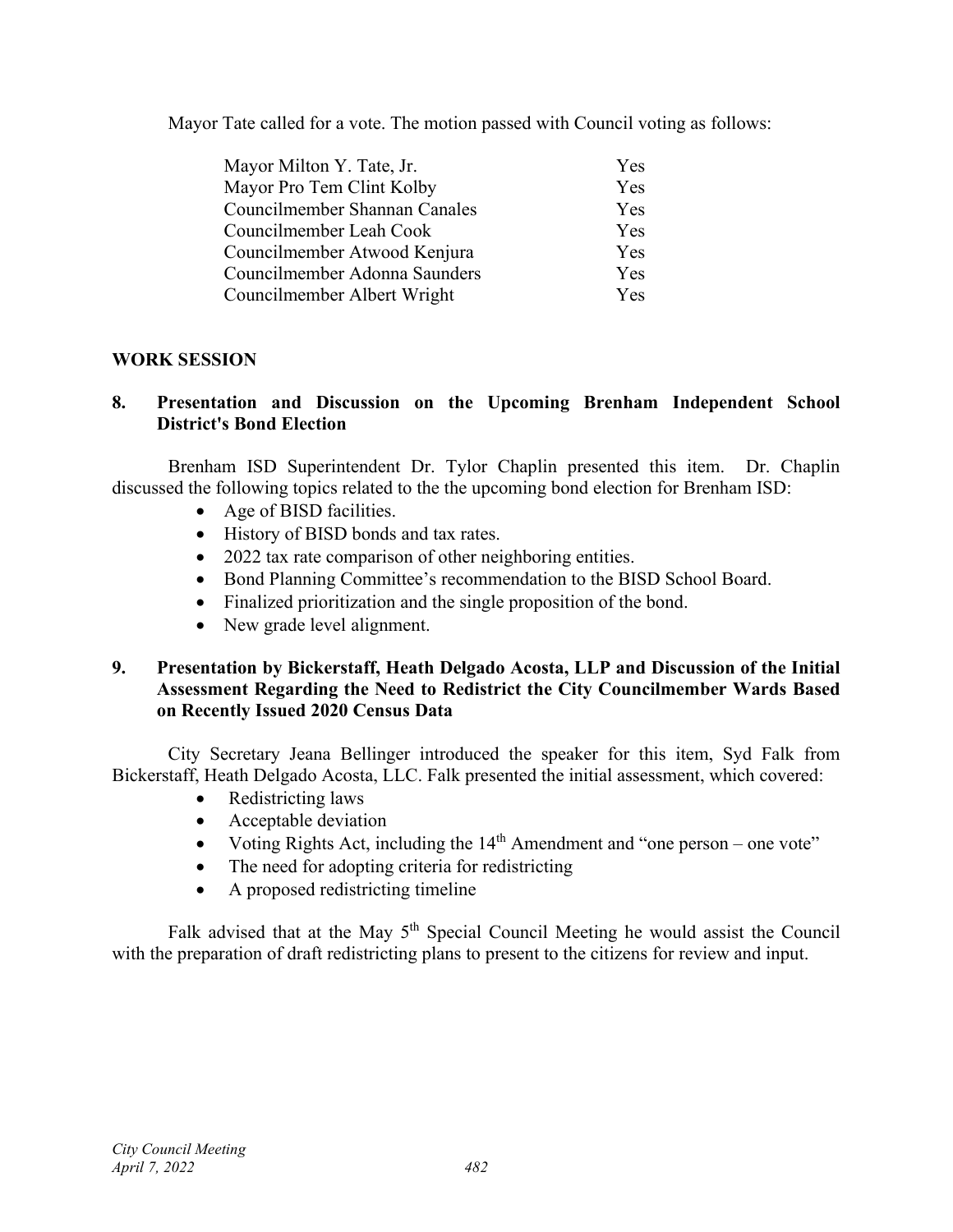#### **10. Discussion and Update on the Hours of Operation for Brannon Industrial Group at the City of Brenham's Transfer Station**

Director of Public Works Dane Rau presented this item. Rau said staff had received a request form the Brannon Industrial Group to reduce the hours of operation at the Brenham Collection Station from 8 a.m. to 4 p.m. to 8 a.m. to 1 p.m. on Saturdays.

According to management at the collection station, very few users come between 1 p.m. at 4 p.m. and nearly 95% of customers use the station between 8 a.m. and 1 p.m.

The change will be effective May 7, 2022.

#### **REGULAR SESSION**

#### **6-f. Award Bid No. 22-005 for Chlorine Dioxide to EVOQUA Water Technologies, Inc. Related to the Water Treatment Plant in the Amount of \$0.975 Per Pound and Authorize the Mayor to Execute Any Necessary Documentation**

Purchasing Supervisor Kyle Branham presented this item. Branham said the advertisement for the solicitation of bids was not published correctly in the newspaper; therefore, the City must reject the bid due to not being compliant with state purchasing laws. Branham explained that staff will assess the situation and bring this bid back to Council at a later date.

A motion was made by Councilmember Canales and seconded by Councilmember Wright to reject all bids received in response to Bid No. 22-005 for Chlorine Dioxide and authorize the Mayor to execute any necessary documentation.

Mayor Tate called for a vote. The motion passed with Council voting as follows:

| Mayor Milton Y. Tate, Jr.     | Yes        |
|-------------------------------|------------|
| Mayor Pro Tem Clint Kolby     | Yes        |
| Councilmember Shannan Canales | Yes        |
| Councilmember Leah Cook       | <b>Yes</b> |
| Councilmember Atwood Kenjura  | <b>Yes</b> |
| Councilmember Adonna Saunders | Yes        |
| Councilmember Albert Wright   | Yes.       |

#### **11. Discuss and Possibly Act Upon Resolution No. R-22-018 Adopting Criteria for Use in the 2021 Redistricting Process**

City Secretary Jeana Bellinger presented this item. Bellinger explained that the City must pass a Resolution adopting criteria that will be used in the 2021 redistricting process. The criteria includes things such as: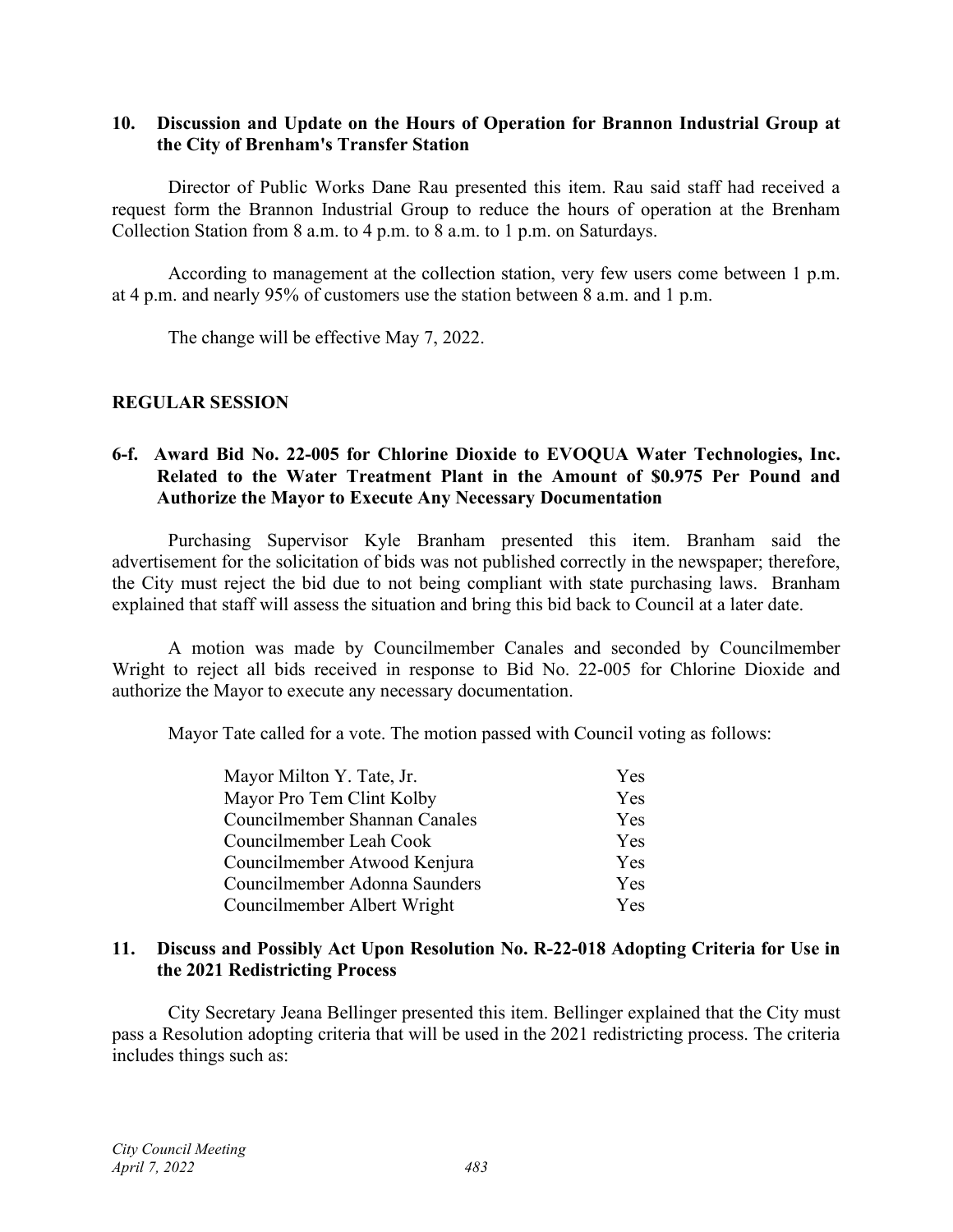- Easily identifiable geographic boundaries.
- Maintaining communities and avoiding splitting neighborhoods.
- Wards should be composed of whole voting precincts and splitting Census blocks should be avoided, if possible.
- Wards must be configured so they are relatively equal in population.
- The plan should avoid racial gerrymandering.
- The plan should not fragment geographically compact minority communities.

A motion was made by Councilmember Canales and seconded by Mayor Pro Tem Kolby to approve Resolution No. R-22-018 adopting criteria for use in the 2021 Redistricting Process.

Mayor Tate called for a vote. The motion passed with Council voting as follows:

| Mayor Milton Y. Tate, Jr.     | Yes        |
|-------------------------------|------------|
| Mayor Pro Tem Clint Kolby     | Yes        |
| Councilmember Shannan Canales | Yes        |
| Councilmember Leah Cook       | Yes        |
| Councilmember Atwood Kenjura  | Yes        |
| Councilmember Adonna Saunders | Yes        |
| Councilmember Albert Wright   | <b>Yes</b> |

#### **12. Discuss and Possibly Act Upon Resolution No. R-22-019 Establishing Guidelines for Persons Submitting Specific Redistricting Proposals and Providing Comments**

City Secretary Jeana Bellinger presented this item. Bellinger stated that in order to provide for proper consideration and evaluation of any redistricting plans submitted to City Council by citizens and/or special interest groups, the City must adopt specific guidelines. This Resolution outlines the steps to be followed by others in presenting a proposed redistricting plan to Council.

The guidelines include things such as:

- Proposed plans must be submitted in writing and be legible.
- Plans must show the total population and voting age foe African Americans, Hispanics, Asians, Anglo/Other for each proposed council ward based on the 2020 Census data.
- Plans should redistrict the entire City.
- Plans should conform to the same redistricting criteria the Council will be using.
- Persons providing comments and those submitting proposed plans must identify themselves by full name and home address and provide a phone number and, if available, an email address.

A motion was made by Councilmember Wright and seconded by Councilmember Saunders to approve Resolution No. R-22-019 establishing guidelines for persons submitting specific redistricting proposals and providing comments.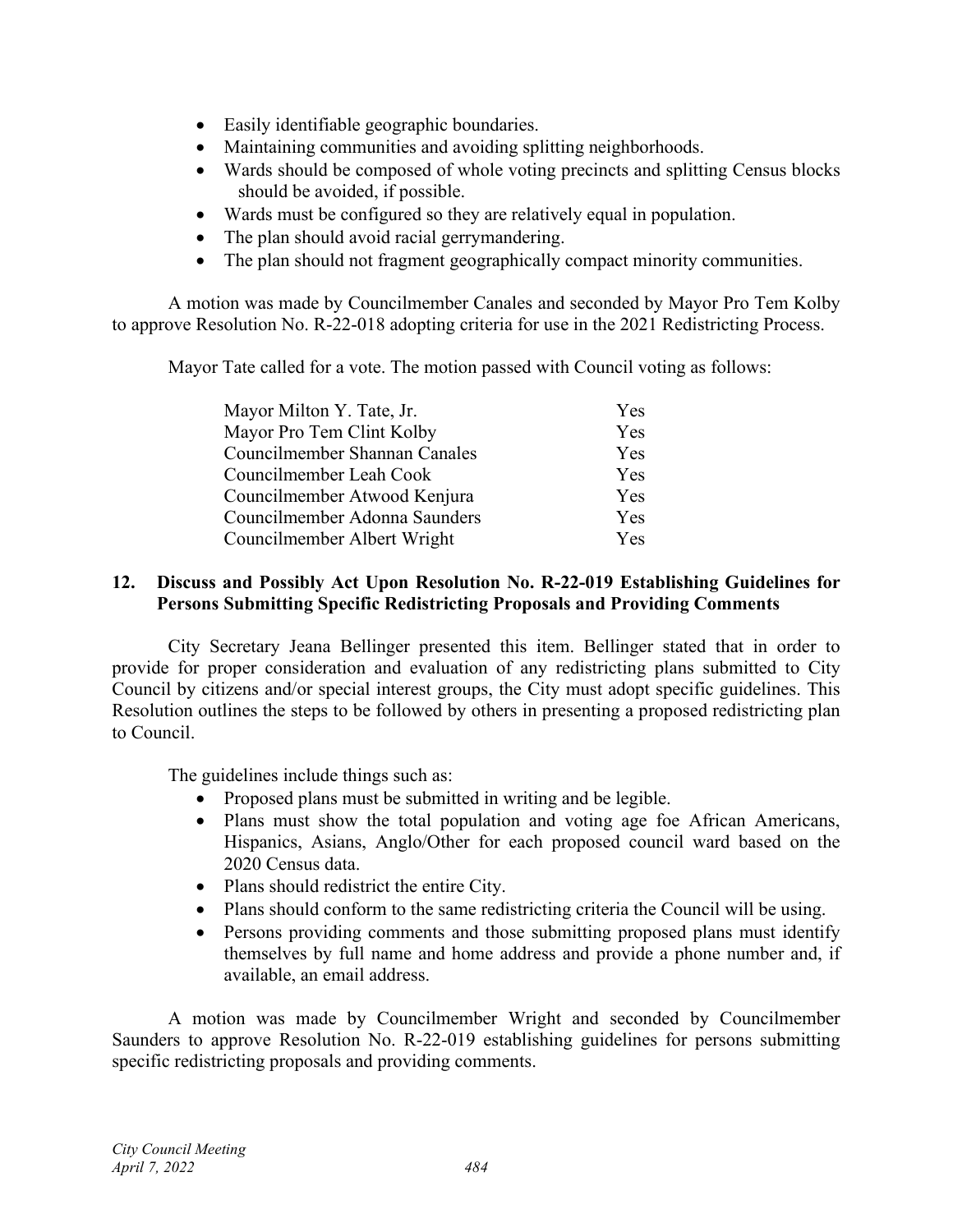Mayor Tate called for a vote. The motion passed with Council voting as follows:

| Mayor Milton Y. Tate, Jr.     | Yes        |
|-------------------------------|------------|
| Mayor Pro Tem Clint Kolby     | Yes        |
| Councilmember Shannan Canales | Yes        |
| Councilmember Leah Cook       | <b>Yes</b> |
| Councilmember Atwood Kenjura  | Yes        |
| Councilmember Adonna Saunders | Yes        |
| Councilmember Albert Wright   | Yes        |

#### **13. Discuss and Possibly Act Upon the Purchase of a Tractor/Shredder for the City of Brenham Street Department and Authorize the Mayor to Execute Any Necessary Documentation**

Public Works Manager Shawn Bolenbarr presented this item. Bolenbarr said during the 2021-22 budget process new equipment needs were identified. Bolenbarr explained that the purchase of two tractors were presented to the City Council on March 17, 2022, and it was the direction of the Council that at least one of the tractors be purchased from WC Tractor, a local vendor.

A motion was made by Councilmember Kenjura and seconded by Councilmember Canales to approve the purchase of a Kubota M6-111 tractor from WC Tractor in Brenham, in the amount of \$99,824.52, and authorize the Mayor to execute any necessary documentation.

Mayor Tate called for a vote. The motion passed with Council voting as follows:

| Mayor Milton Y. Tate, Jr.     | <b>Yes</b> |
|-------------------------------|------------|
| Mayor Pro Tem Clint Kolby     | Yes        |
| Councilmember Shannan Canales | <b>Yes</b> |
| Councilmember Leah Cook       | Yes        |
| Councilmember Atwood Kenjura  | Yes        |
| Councilmember Adonna Saunders | <b>Yes</b> |
| Councilmember Albert Wright   | <b>Yes</b> |

#### **14. Discuss and Possibly Act Upon Change Order No. 2 and Final Payment to Brazos Paving, Inc. for Project No. 2020-02 Related to Old Chappell Hill Road Improvements and Authorize the Mayor to Execute Any Necessary Documentation**

Public Works Director Dane Rau presented this item. Rau said on February 4, 2021, City Council awarded the Old Chappell Hill Road Improvement Project to Brazos Paving, Inc. This project consisted of right-of-way widening, drainage improvements, and upgrading to a concrete driving surface.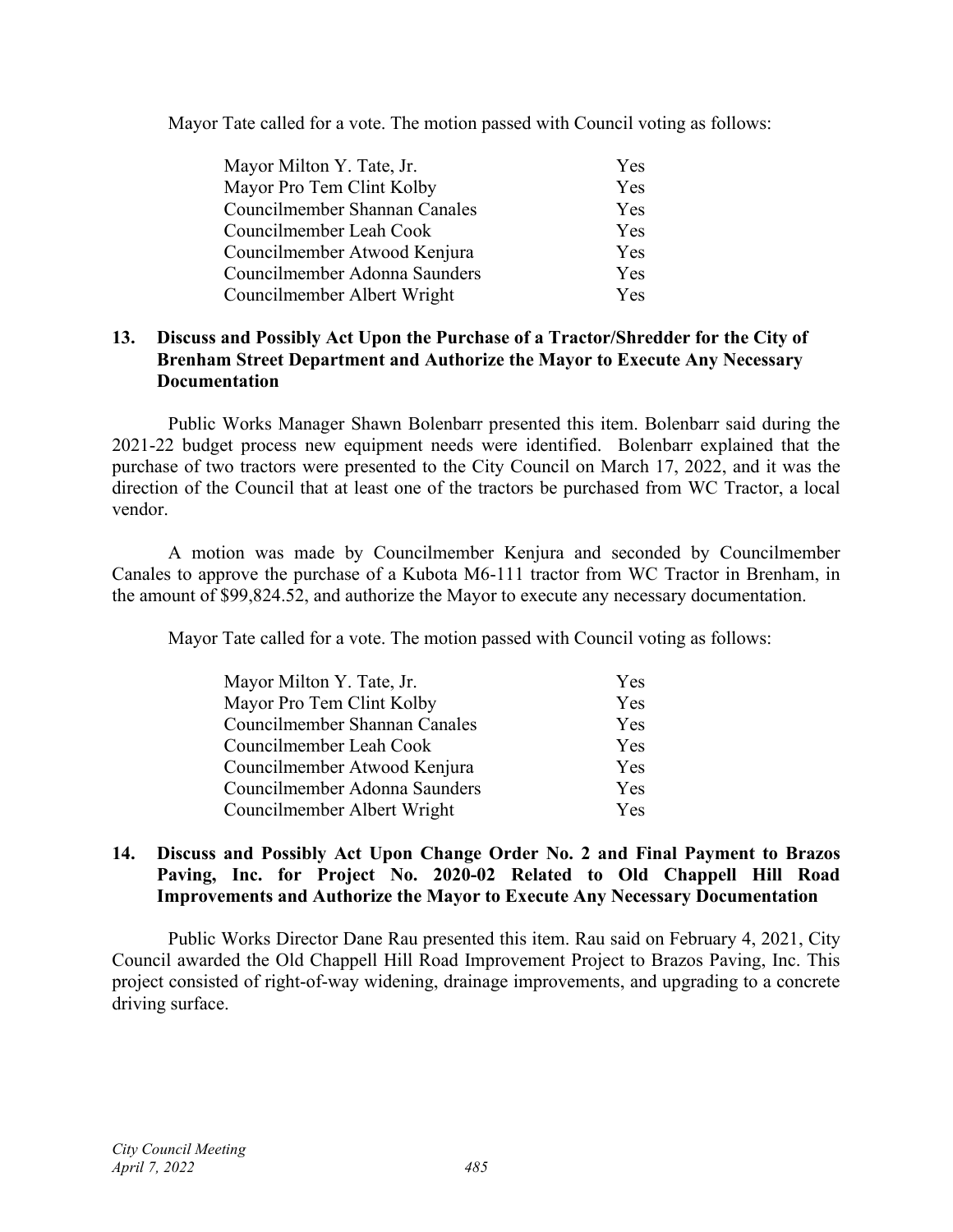Rau explained that there were several obstacles for this project, resulting in the need for Change Order No. 2 for \$4,567.55 which covers field additions/adjustments. The project total costs came in at \$728,612.05 and all invoices have been paid to date, except for the final payment of \$62,010.82.

A motion was made by Mayor Pro Tem Kolby and seconded by Councilmember Cook to approve Change Order No. 2 and Final Payment to Brazos Paving, Inc., in the amount of \$62,010.82, for Project No. 2020-02 related to Old Chappell Hill Road Improvements and authorize the Mayor to execute any necessary documentation.

Mayor Tate called for a vote. The motion passed with Council voting as follows:

| <b>Yes</b> |
|------------|
| Yes        |
| Yes        |
| Yes        |
| Yes        |
| Yes        |
| <b>Yes</b> |
|            |

#### **15. Discuss and Possibly Act Upon the Renewal of the Microsoft Enterprise Agreement with Microsoft Corporation Affiliate SHI Government Solutions, and Authorize the Mayor to Execute Any Necessary Documentation**

Director of Information and Technology Kevin Schmidt presented this item. Schmidt said the Microsoft Enterprise Agreement is a three-year contract which allows the City to maintain usage of Microsoft software and licenses. Schmidt advised that the total cost of the agreement is \$94,948.80 per year for three years, to be paid annually.

A motion was made by Councilmember Canales and seconded by Councilmember Cook to approve the renewal of a three-year Microsoft Enterprise Agreement with Microsoft Corporation Affiliate SHI Government Solutions, in the amount of \$94,948.80 per year, and authorize the Mayor to execute any necessary documentation.

Mayor Tate called for a vote. The motion passed with Council voting as follows:

| Mayor Milton Y. Tate, Jr.     | Yes        |
|-------------------------------|------------|
| Mayor Pro Tem Clint Kolby     | Yes        |
| Councilmember Shannan Canales | Yes        |
| Councilmember Leah Cook       | Yes        |
| Councilmember Atwood Kenjura  | Yes        |
| Councilmember Adonna Saunders | Yes        |
| Councilmember Albert Wright   | <b>Yes</b> |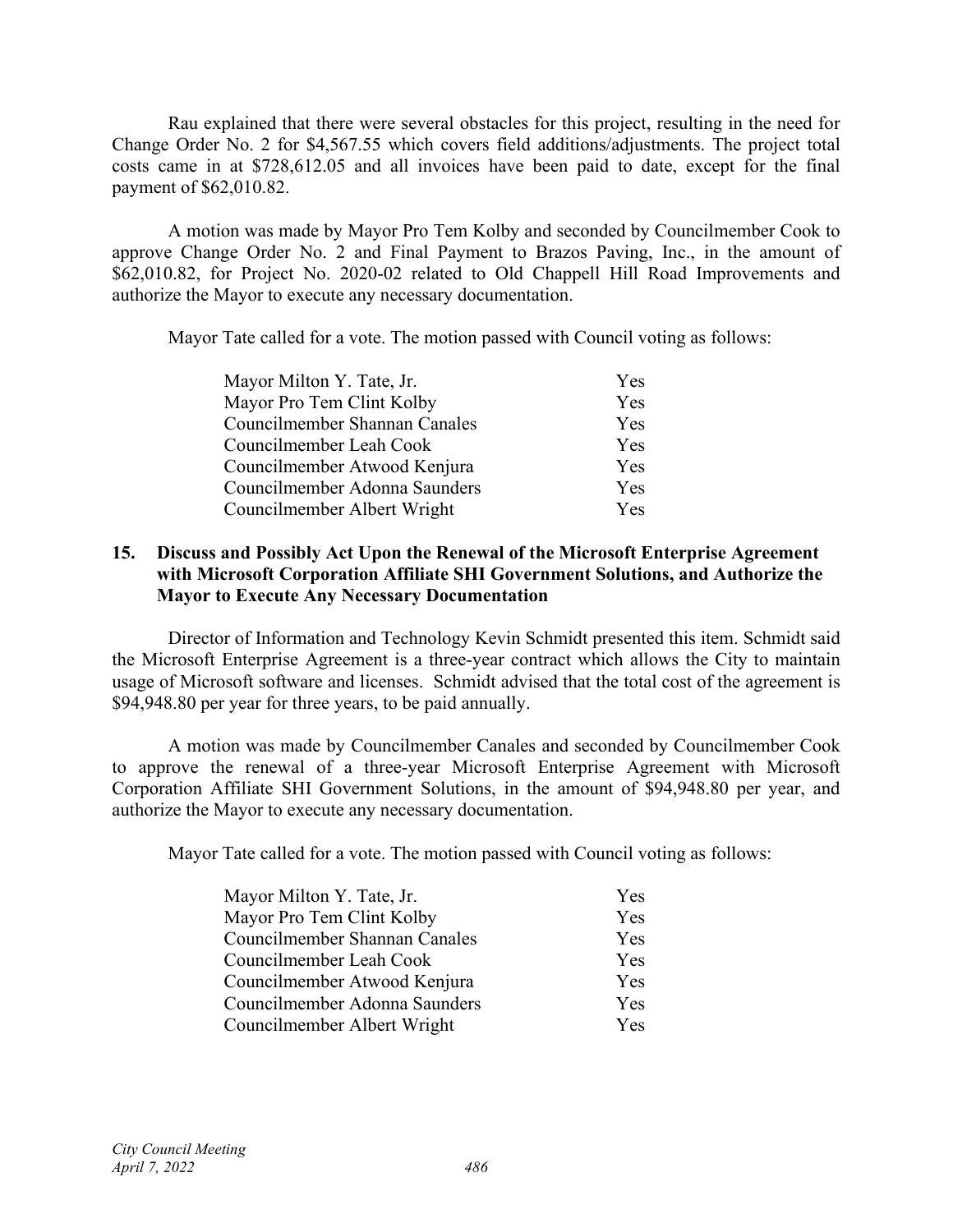#### **16. Administrative/Elected Officials Report**

City Manager Carolyn Miller reported on the following:

• The television show "The Texas Bucket List" will be in Fireman's Park on April 19<sup>th</sup> filming an episode of their show.

Director of Development Services Stephanie Doland introduced the new Airport Manager, Debra Pinto.

Council adjourned into Executive Session at 3:10 p.m.

#### **EXECUTIVE SESSION**

- **17. Texas Government Code - Section 551.086 - Utility Competitive Matters - City of Brenham Electric Utility System - Power Supply and Associated Competitive Matters**
- **18. Texas Government Code Section 551.071 – Consultation with Attorney – Executive Session for the Purpose of Consultation with Legal Counsel Regarding the City's Redistricting Obligations**

Executive Session adjourned at 3:35 p.m.

#### **RE-OPEN REGULAR SESSION**

The meeting was adjourned.

# *Milton Y. Tate, Jr.*

Mayor

# *Jeana Bellinger, TRMC, CMC*

City Secretary